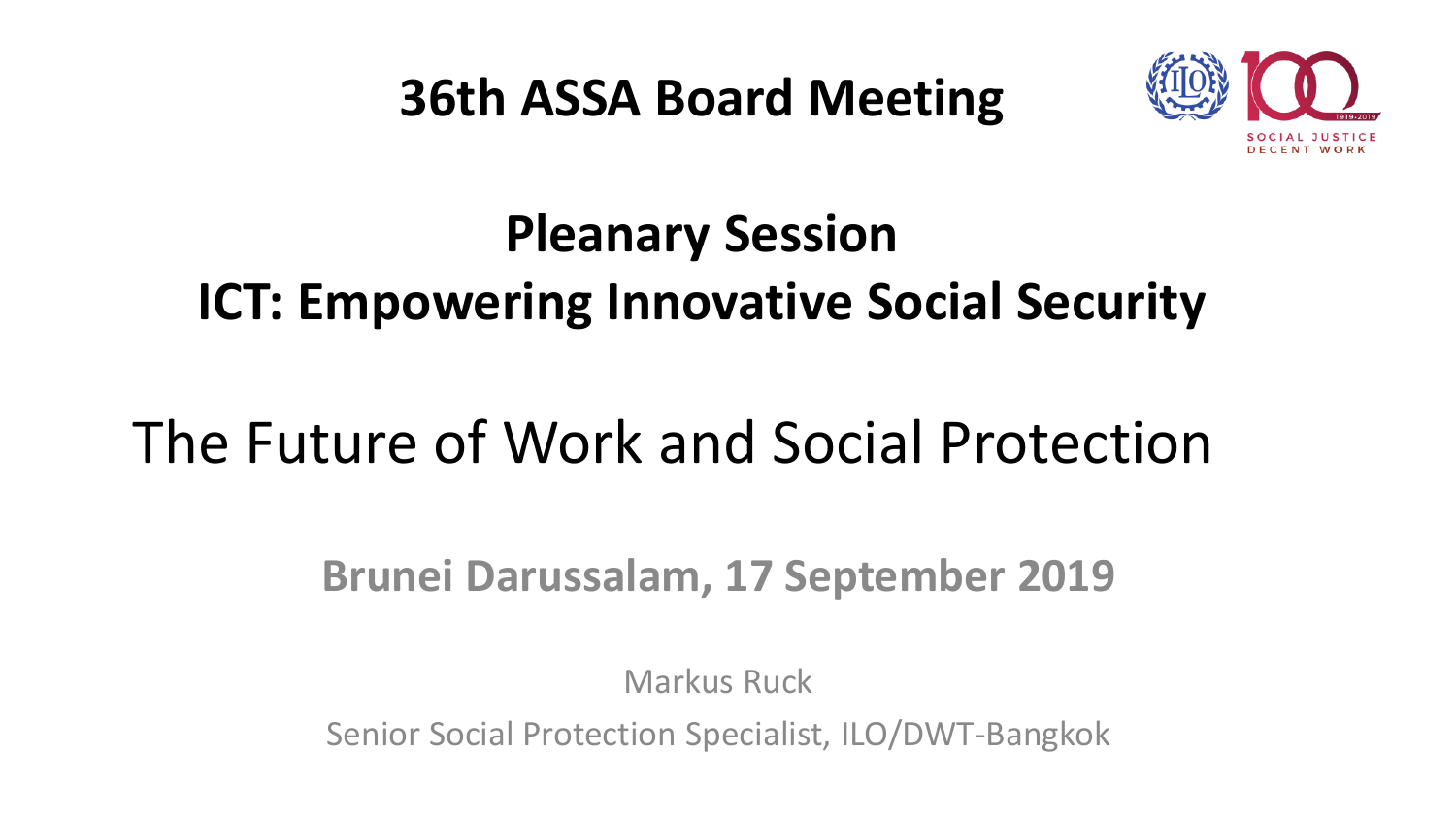## **Structure of the presentation**



- Introduction
- Strengthening social protection for a changing world of work: some basic principles
- Building a Social Protection Floor within social protection systems
- Universal basic income a viable solution?
- Ensuring sustainable and equitable financing through general taxation and other financing sources
- Conclusions: Ensuring universal social protection for the future of work: which way forward?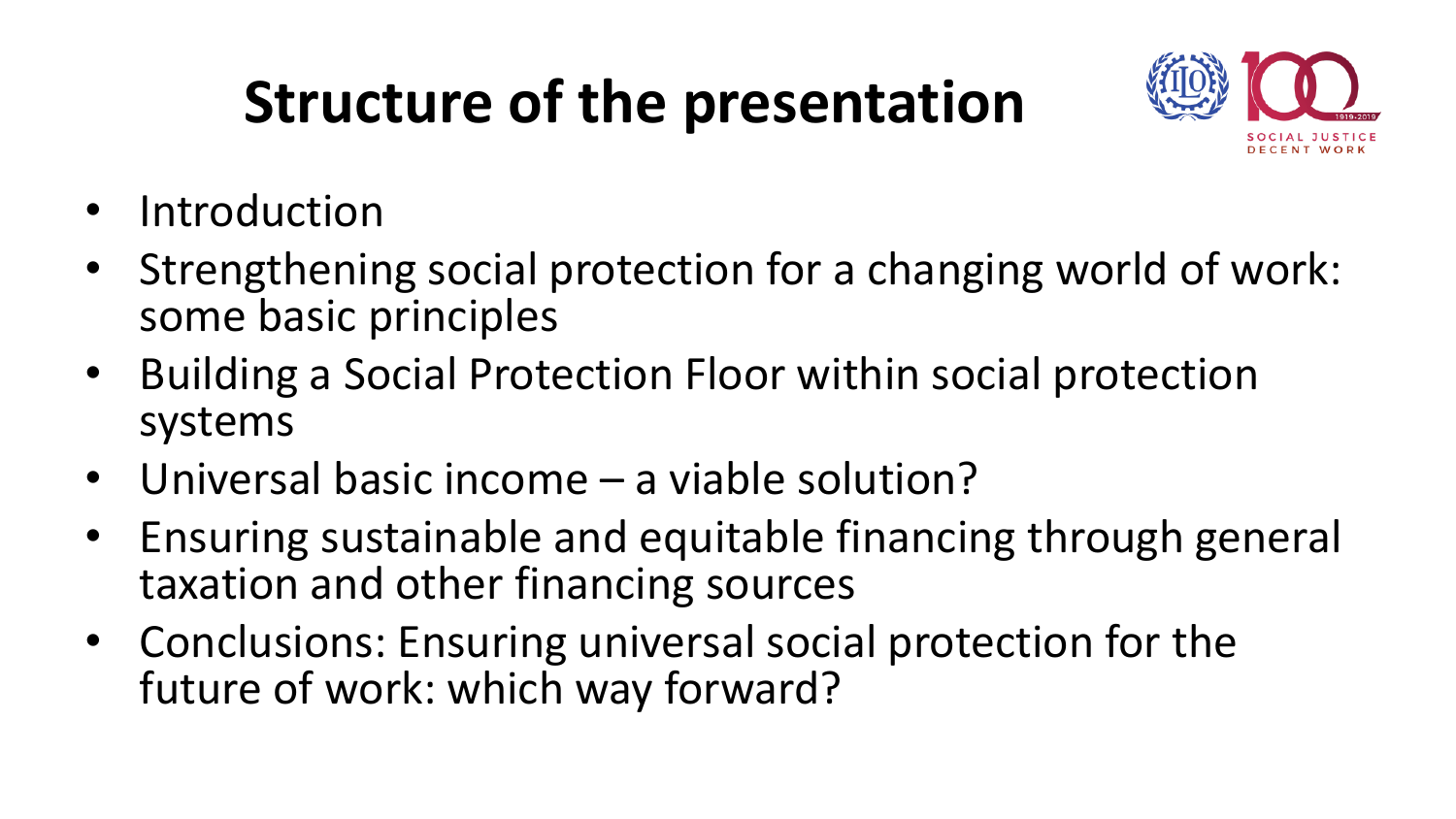## **Introduction**



The world of work is undergoing major changes:

- Non-standard forms of employment
- Changing employment relationships and weakening labour market institutions have contributed to growing levels of inequality and insecurity, and to weakening the implicit social contract in many societies
- In this context, social protection remains as relevant as ever (SDG targets 1.3, 5.4, and 10.4)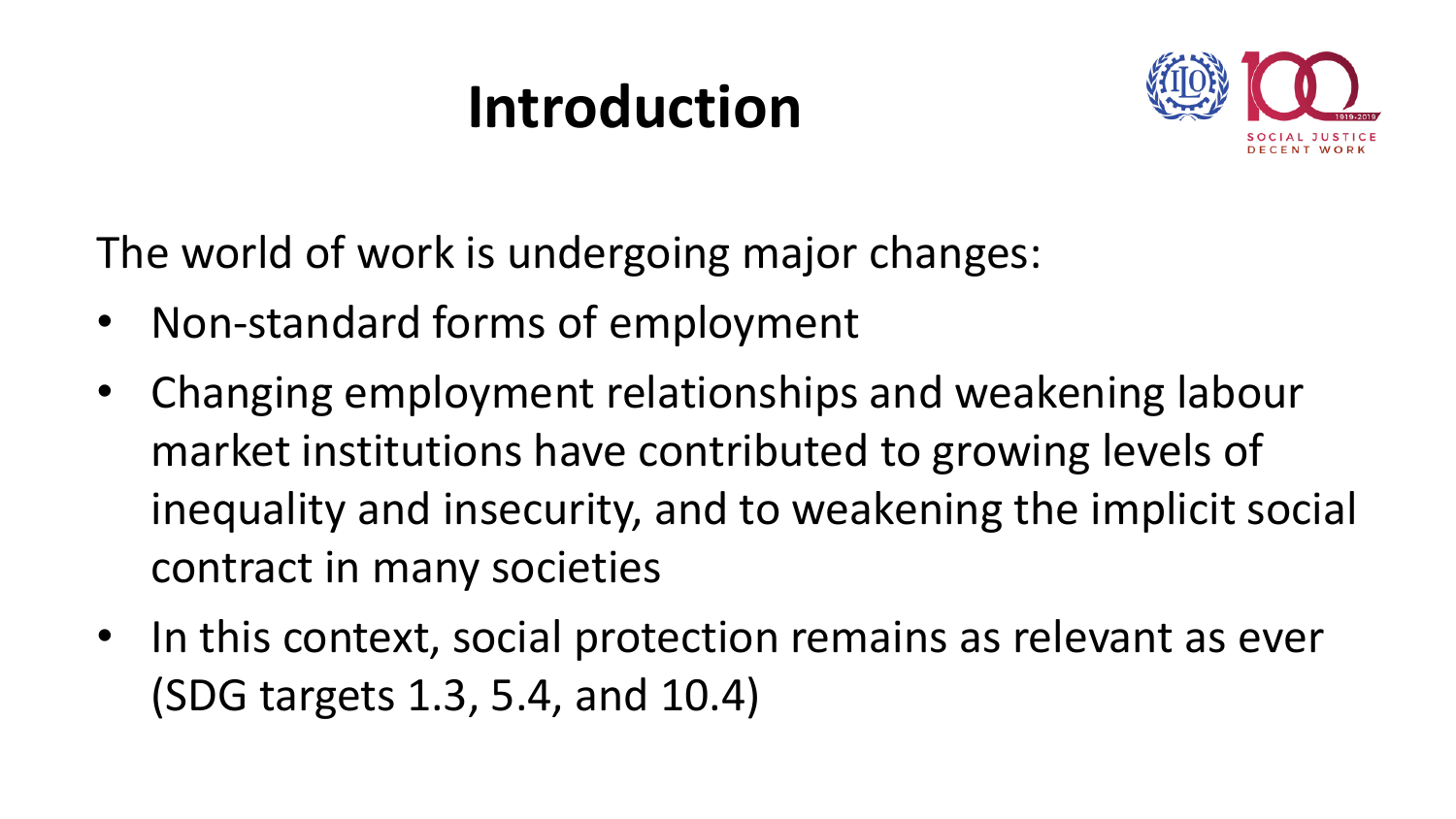### **There is no one solution for adapting social protection systems to the new challenges**



- Expanding or adapting schemes
- Legal reforms
- New technologies demand new skills
- Debate on alternative taxation approaches
- Universal basic income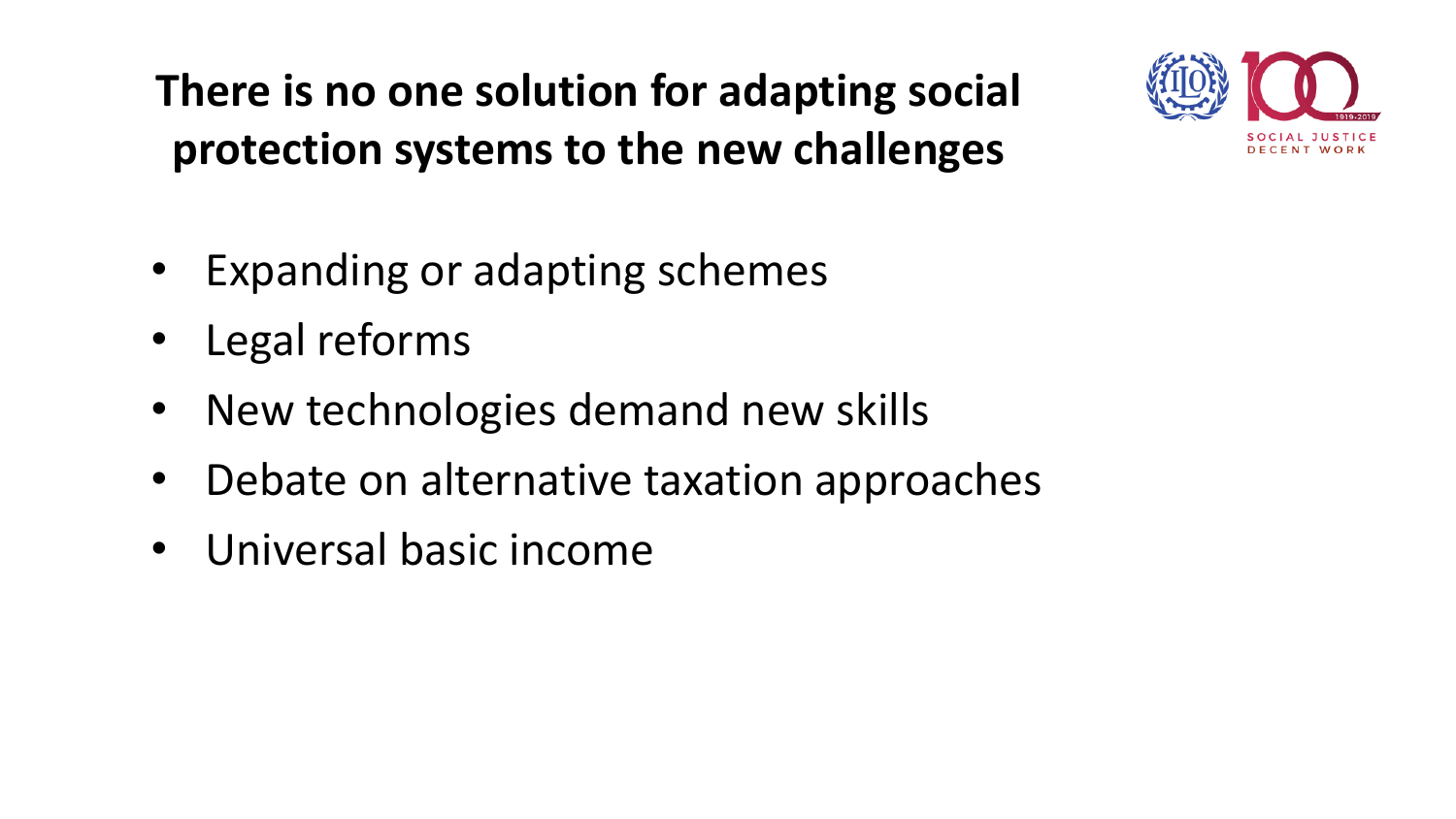# **Strengthening social protection for a changing world of work**



- Combination of contributory and non-contributory social protection mechanisms.
- Current challenges demand the development of equitable, inclusive and sustainable social protection systems, including social protection floors, that allow for adequate redistribution and protection for all, as a matter of right.
- Demand for social protection likely to increase in a changing world of work.
- Social protection as a key element of the implicit social contract and of decent work.
- The growing relevance of NSE and self-employment adds to the importance of ensuring those engaged in such employment are adequately covered by social protection systems.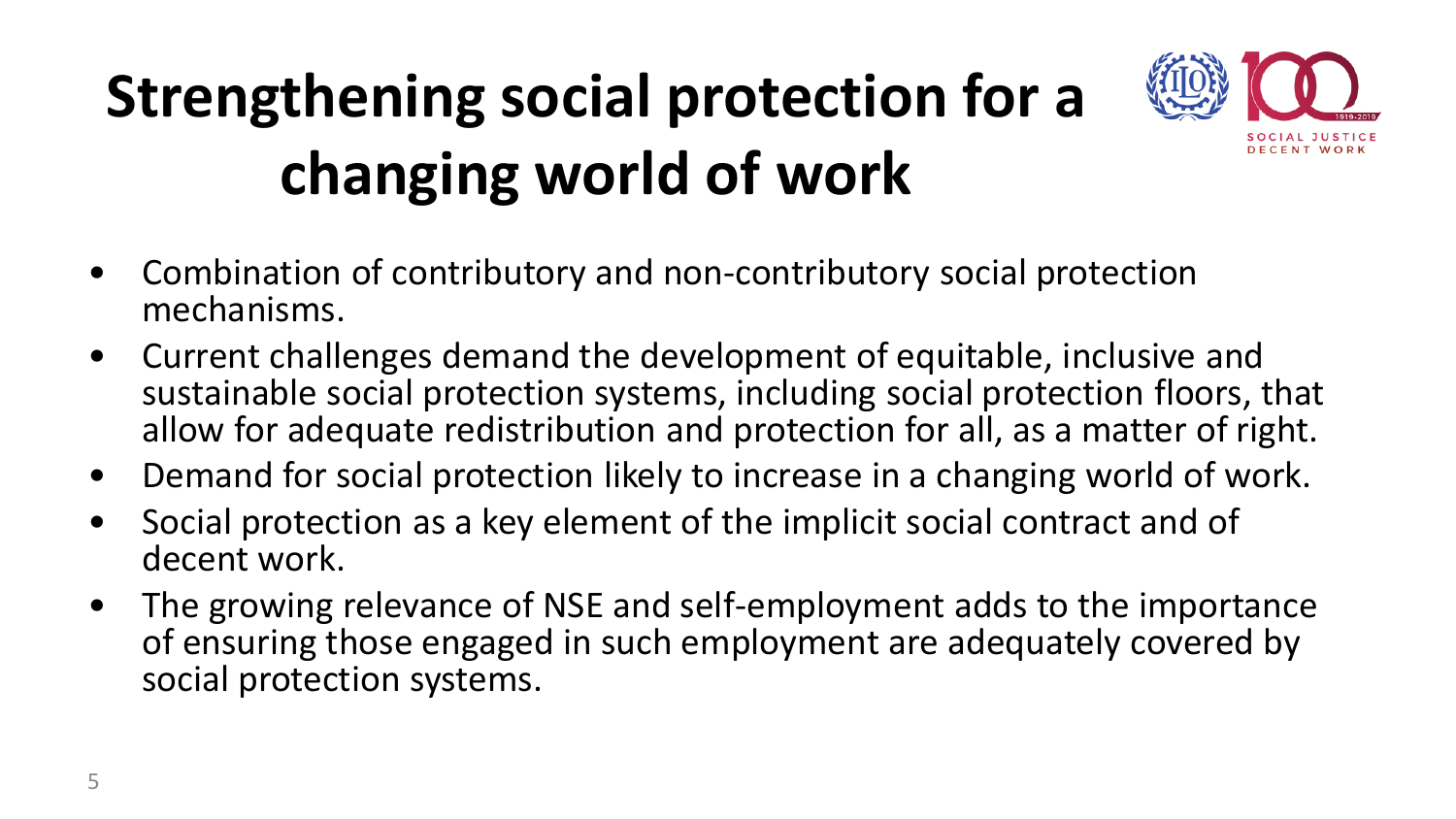## **Basic principles for future social protection systems**



- Universality of protection and accessibility
- Adequacy
- Transferability
- **Transparency**
- Gender equality
- Good governance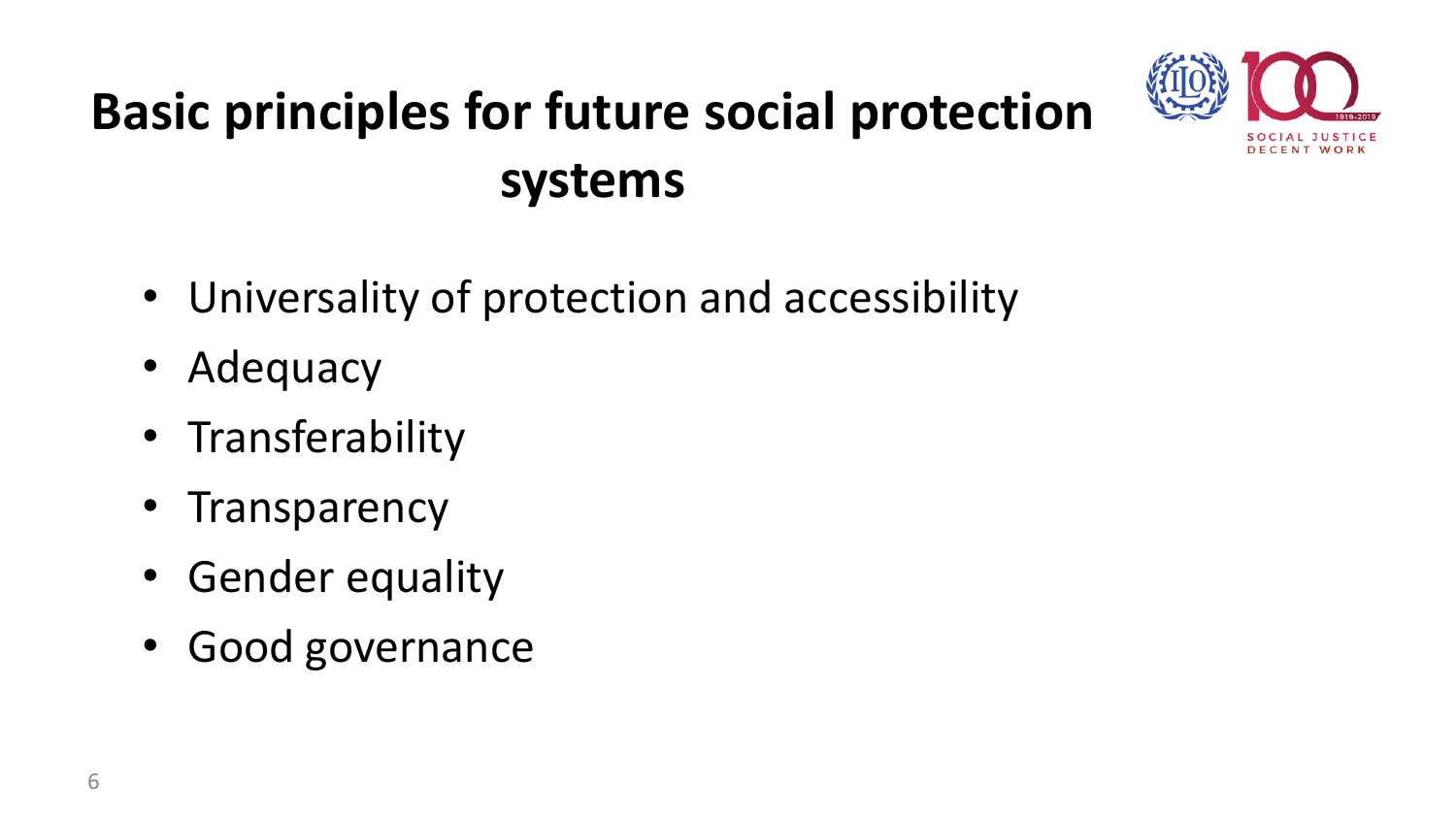# **Building a Social Protection Floor within social protection systems**



- The ILO Social Protection Floors Recommendation, 2012 (No. 202)
- The ILO two-dimensional strategy for the extension of social protection (horizontal and vertical)
- The importance of effectively coordinating different schemes.
- The importance of combining different mechanisms that are linked to employment or residence in an optimal way.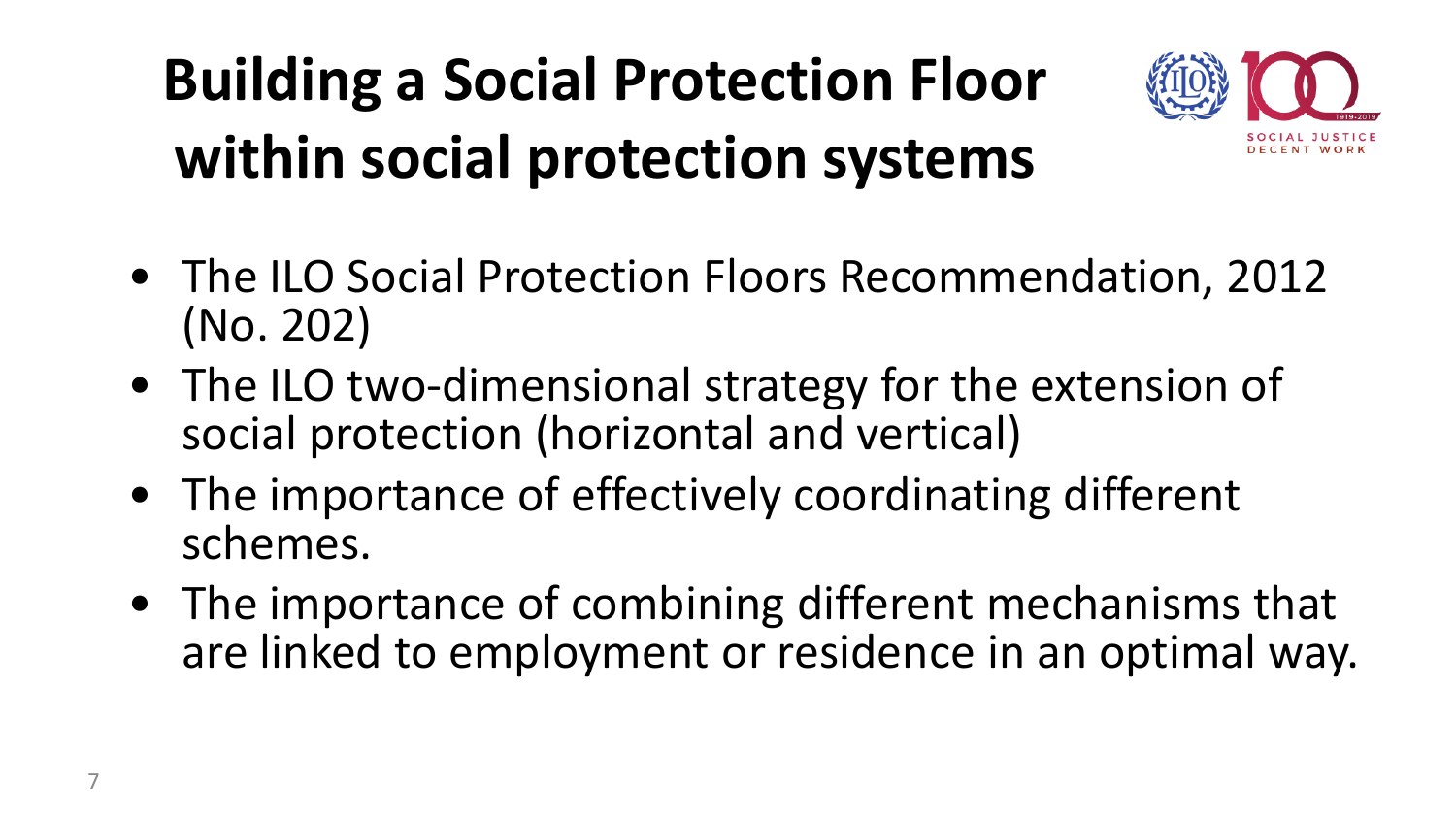## **Universal basic income – a viable solution?**



- Debate about UBI as a way of improving income security in the face of uncertain availability of jobs.
- Proponents argue: UBI would guarantee a minimum standard of living for everyone irrespective of employment, age and gender, and would give people the freedom and space to live the life they want. In addition, it may contribute to alleviating poverty while reducing administrative complexity and cost of existing social protection systems.
- Opponents dispute its economic, political and social feasibility, question its capacity to address the structural causes of poverty and inequality, and fear that it may entail disincentives to work. Moreover, it is argued that benefit levels may be insufficient and that it would undermine labour market institutions such as collective bargaining.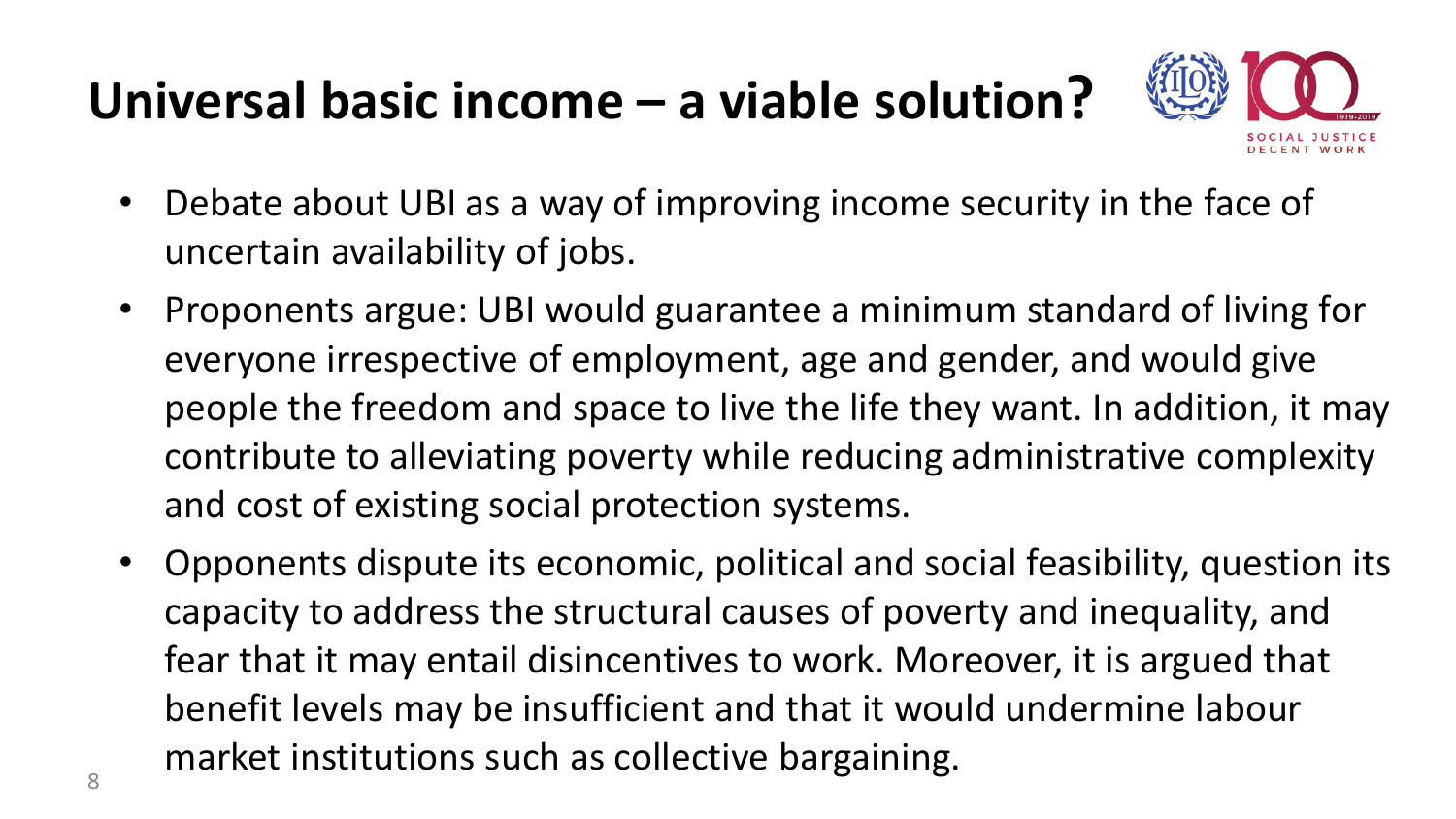

- A wide range of proposals are being discussed under the label of UBI.
- Questions about coverage, benefit adequacy, affordability and financing modalities, as well as the benefits and services that are kept along with a UBI need to be further explored so that a basic income can fulfil its intended purposes.
- The resurgence of the UBI debate reaffirms the necessity and importance of providing every member of society with at least the minimum level of income security essential to the realization of human dignity.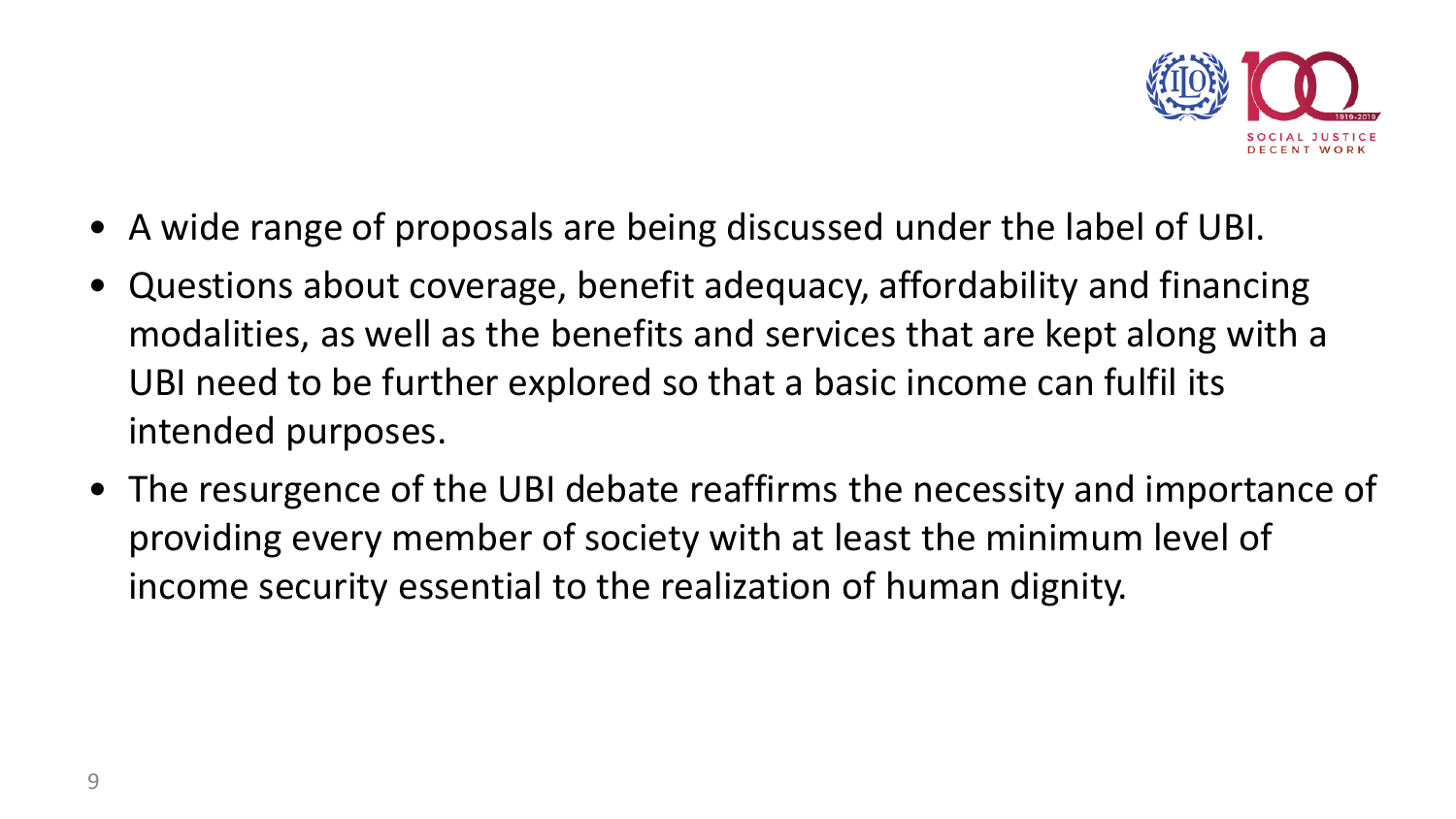

- While UBI may contribute to closing coverage gaps, its financial, economic and political feasibility poses important challenges.
- However, many governments have already implemented universal benefit schemes for certain subgroups of the population (e.g. universal old-age pension and child benefits).
- The combination of contributory and non-contributory schemes is essential in building a comprehensive social security system with a strong floor of social protection.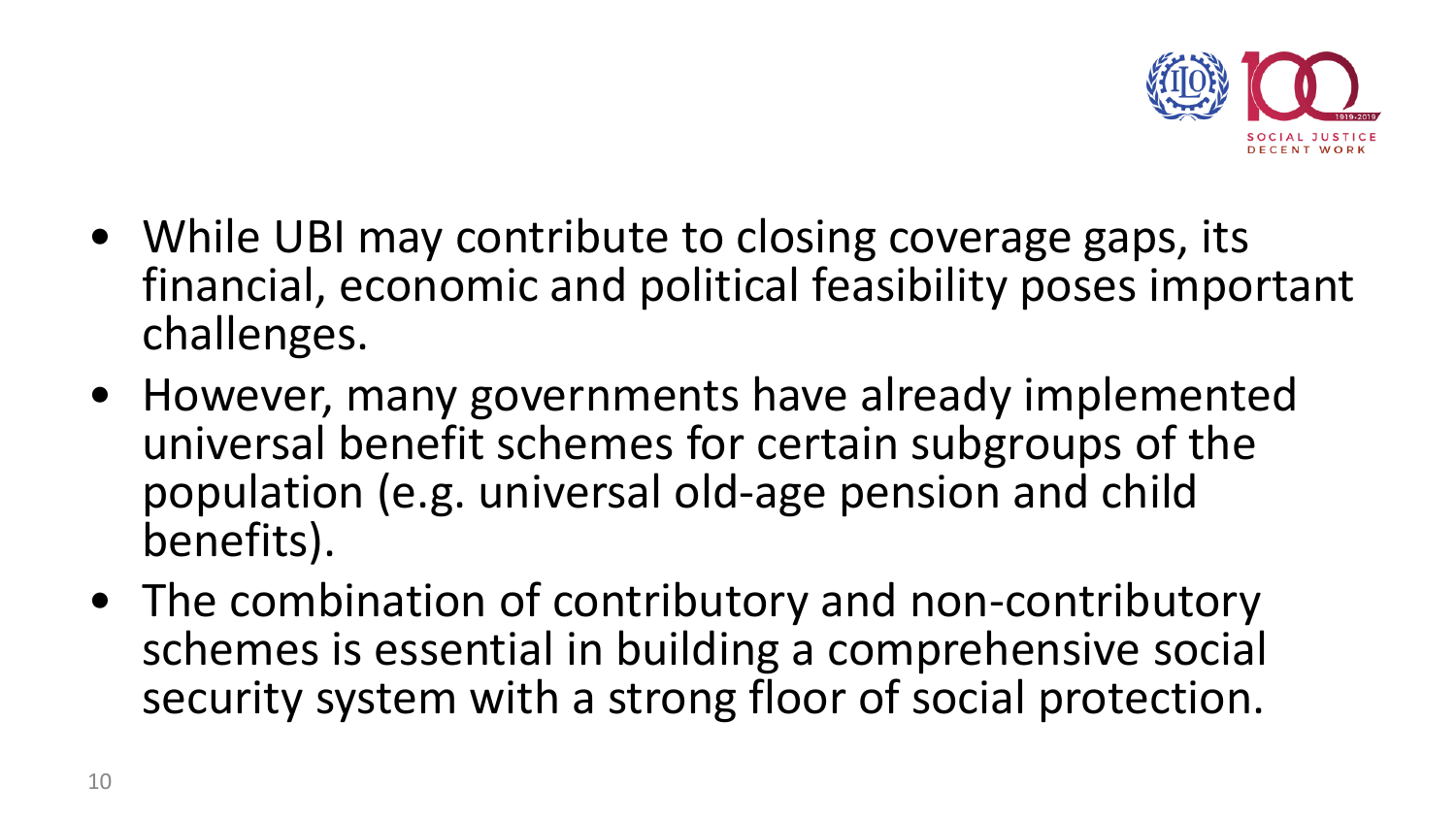### **Ensuring sustainable and equitable financing through general taxation and other financing sources**



- Many observers agree that a greater emphasis on tax financing will be necessary to meet the higher demands placed on the social protection system.
- Different opinions on how to achieve this (e.g. taxing robots and other technologies or carbon emissions).
- Unclear whether and how governments could enhance their capacity to tax the highly mobile owners of robots and capital, so as to mobilize the necessary resources for social protection in the context of a globalized economy and tax competitions.
- Strong role for public provisions for ensuring adequate social protection for all in a fiscally, economically and socially sustainable way, building on the principles of risk sharing, equity and solidarity, thus strengthening the social contract.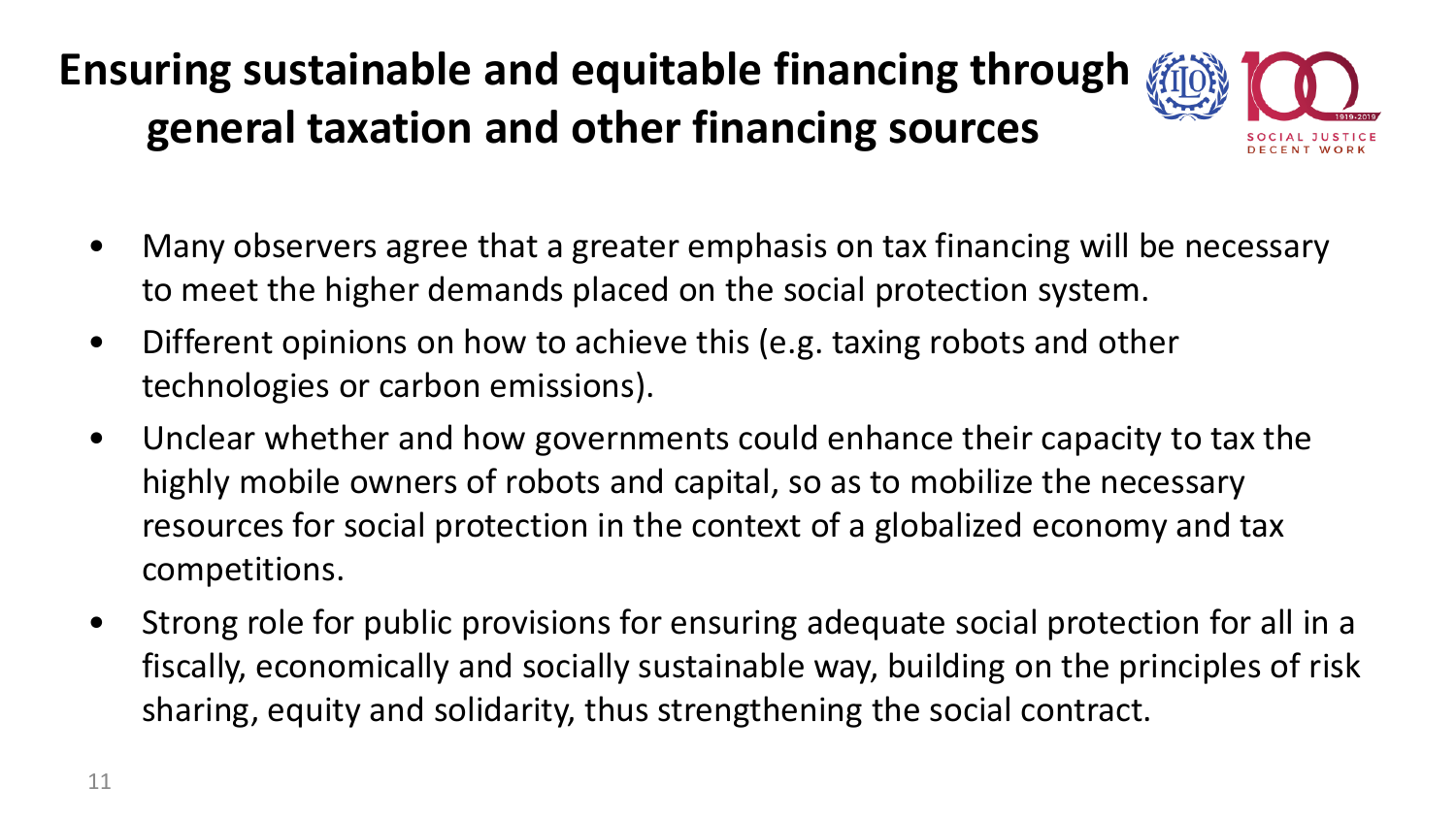### **Conclusions: Enhancing universal social protection for the future of work: which way forward?**

- Ensuring universal social protection requires closing coverage gaps and adapting to new contexts related to NFE, so as to realize the human right to social security.
- Many countries have already implemented innovative policy solutions, but more can and should be done to ensure that social protection systems are fit for purpose.
- Social protection, including both contributory and non-contributory schemes, constitutes an important element of decent work.
- However, a significant proportion of the world's population still has insufficient or no social protection coverage at all.
- While new changes are likely to affect the world of work in general, and national social protection systems in particular, it is without doubt that work will remain important for people's livelihood and personal well-being.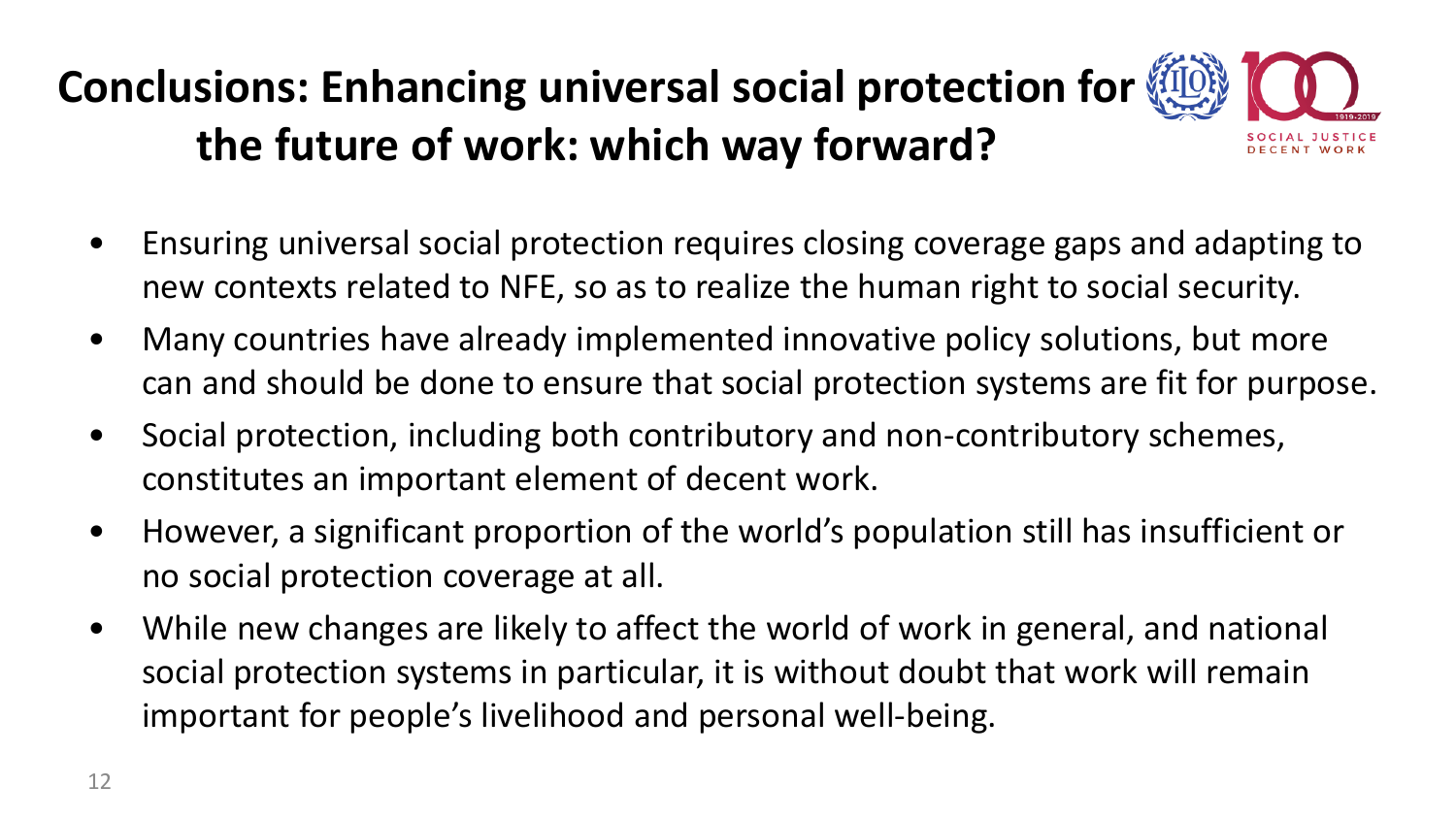

- Countries have undertaken various measures to extend social protection.
- Although the UBI may partially address the possible disruption of jobs and the changing work and employment arrangements, they also raise fundamental questions about the balance between personal freedoms and societal needs, the meaning of work in individuals' lives as well as the fair sharing of responsibilities between employers and workers concerning social security contributions.